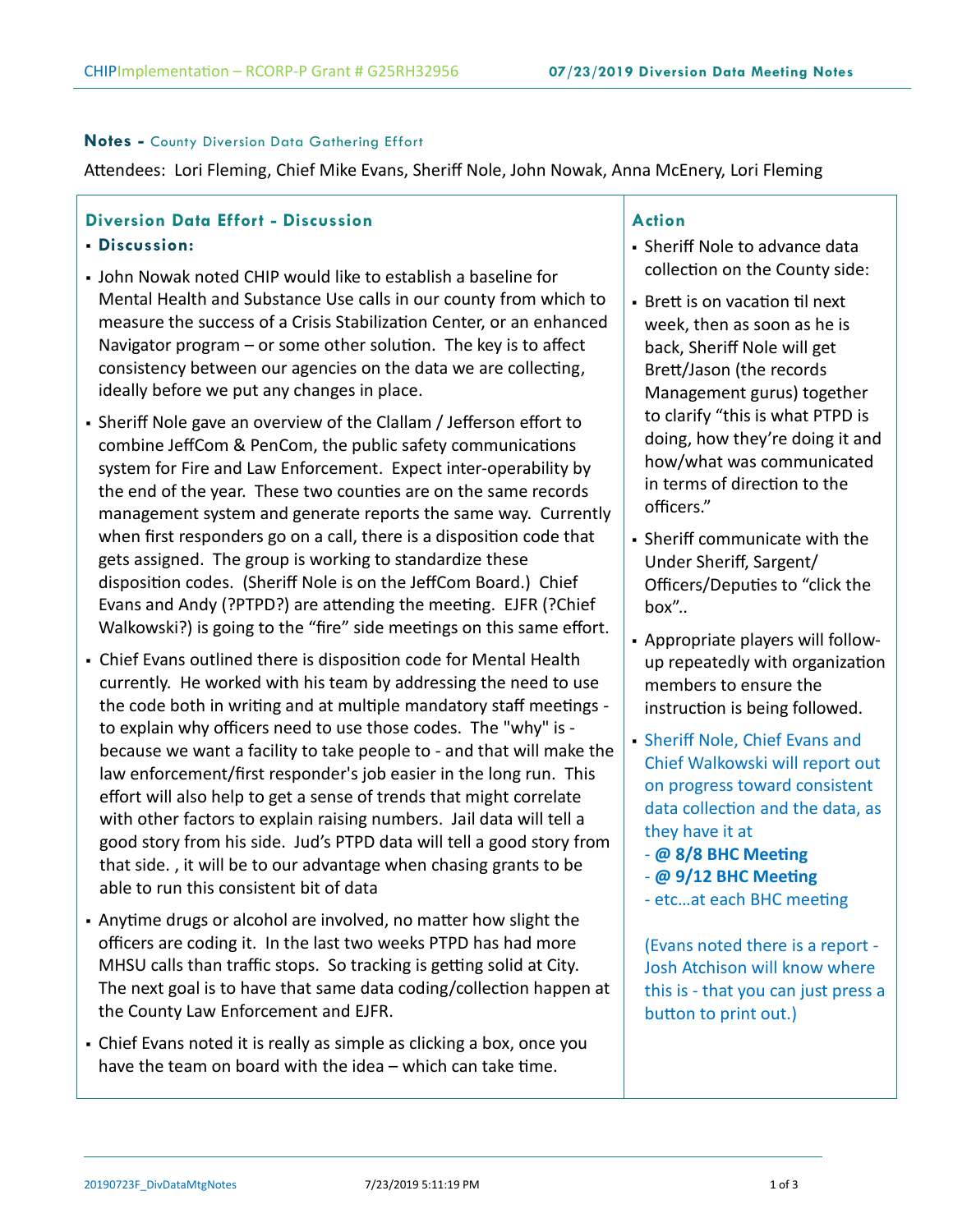- Chief Evans mentioned Jud Haynes has some hi-tech software he's using for ?EHD? – which Jud could explain to us next time we meet.
- Anna McEnery mentioned they are going to meet with the Kitsap Epidemiologist in August to talk about data collection for the 1/10th of 1%. And usually the Epidemiologist shares data in the Fall.
- Chief Evans and Sheriff Nole will report on how it's going in each organization at the Behavioral Health Consortium (BHC) Meeting on 8/8/2019.
- Evans clarified they are gathering MH & SU which is composed of all the dispo codes that had to do MH, alcohol and SU – there's probably 4-5 of them – which are then tallied under one heading – Mental Health/Substance Use.
- Dunia noted it would be worthwhile to be careful about using the word "Disorder", as that would be a hard one to back up on a quick assessment. (Also, ensuring data that goes in is good so what we get out is good.)
- John Nowak noted a significant increase from 2017 to 2018 and wondered what to attribute that to. Chief Evans said some of it is better tracking and some of it is increase. Dunia asked if we could look at it by unduplicated individuals. Chief Evans said no – but we do see high utilizers over and over. He said Jud's system might be able to do that – but not sure.
- Chief Evans asked if we are somehow tracking folks who have opioid challenges but are managing it without interacting with Law Enforcement/First Responders/Jail/Emergency Room, etc. Dunia mentioned they do look at "problemless" data within medical records. Evans noted it might be interesting to show the data like this that is beyond our view of this challenge.
- Dunia noted Health Dept started doing SEP & Narcan in 2015. In 2010 hospital did a big effort around changing prescribing opioid practices. Sheriff Nole noted County started carrying in 2014/2015.
- Updated on Navigator Meeting next steps SWOT Analysis in the Fall (October). Will also be inviting reps from school district McKinney-Vente program.
- MHFR scheduled for 7/25 1:30pm per Anna. This quarterly meeting will update folks and look at potential grant opportunities that could dovetail into the work being done. Perhaps we look at funding someone as a Navigator at the jail as well as with County deputies, if that was of interest – particularly once we see the success of PTPD's Jud Haynes carried out over a period of time.

LF to confirm we have the correct dates on the 2017 & 2018 EJFR data sheets from the 5/9/2019 meeting